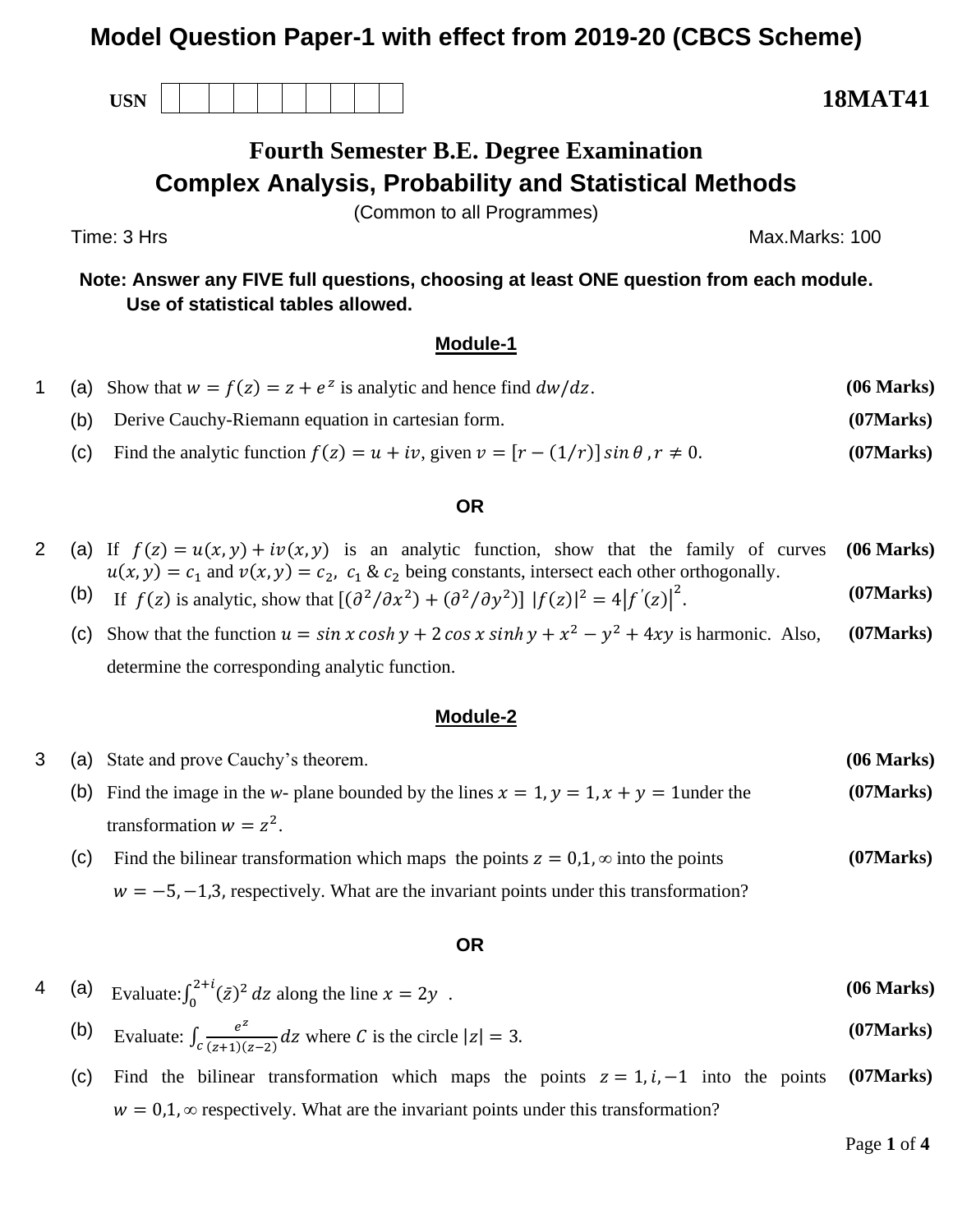**(06 Marks)**

## **Module-3**

## 5 (a) A random variable X has the following probability function for various values of  $x$ :

|   | $\overline{\phantom{0}}$ |  |  |
|---|--------------------------|--|--|
| U |                          |  |  |

Find (i) the value of k (ii)  $P(x < 1)$  (iii) $P(x \ge -1)$ .

- (b) The probability of germination of a seed in a packet of seeds is found to be 0.7. If 10 seeds are taken for experimenting on germination in a laboratory, find the probability that (i) 8 seeds germinate (ii) at least 8 seeds germinate (iii) at most 8 seeds germinate. **(07Marks)**
- (c) If the life time of a certain types electric bulbs of a particular brand was distributed normally with an average life of 2000 hours and S.D. 60 hours. If a firm purchases 2500 bulbs, find the number of bulbs that are likely to last for (i) more than 2500 hours (ii) less than 1950 hours (iii) between 1900 and 2100 hours. **(07Marks)**

## **OR**

- 6 (a) The probability density function of a random variable  $X(= x)$  is  $f(x) = \begin{cases} kx^2, & 0 < x < 3 \\ 0, & otherwise \end{cases}$ . Find (i) the value of k (ii)  $P(1 < x < 2)$  and (iii) $P(x \le 1)$ . **(06 Marks)**
	- (b) In a certain factory manufacturing the razor blades, there is a small chance of 0.002 for a blade to be defective. The blades are supplied in packets of 10. Use Poisson distribution to calculate the approximate number of packets containing i) no defective ii) one defective iii) two defective blades, in a consignment of 10,000 packet. **(07Marks)**
	- (c) The length of telephone conversation in a booth has been an exponential distribution and found on an average to be 5 minutes. Find the probability that a random call made from this booth (i) ends less than 5 minutes (ii) between 5 and 10 minutes. **(07Marks)**

## **Module-4**

7 (a) The following are the marks of 8 students in Statistics and Mathematics.

**(06 Marks)**

| Marks in Statistics | າ<<br>ل کے | 43 | <u>.</u> | ິ |    | n <del>n</del> |  |
|---------------------|------------|----|----------|---|----|----------------|--|
| Marks in            | ິ          |    | ∠∪       | ັ | OŚ | ∠∪             |  |
| <b>Mathematics</b>  |            |    |          |   |    |                |  |

Calculate the rank correlation coefficient.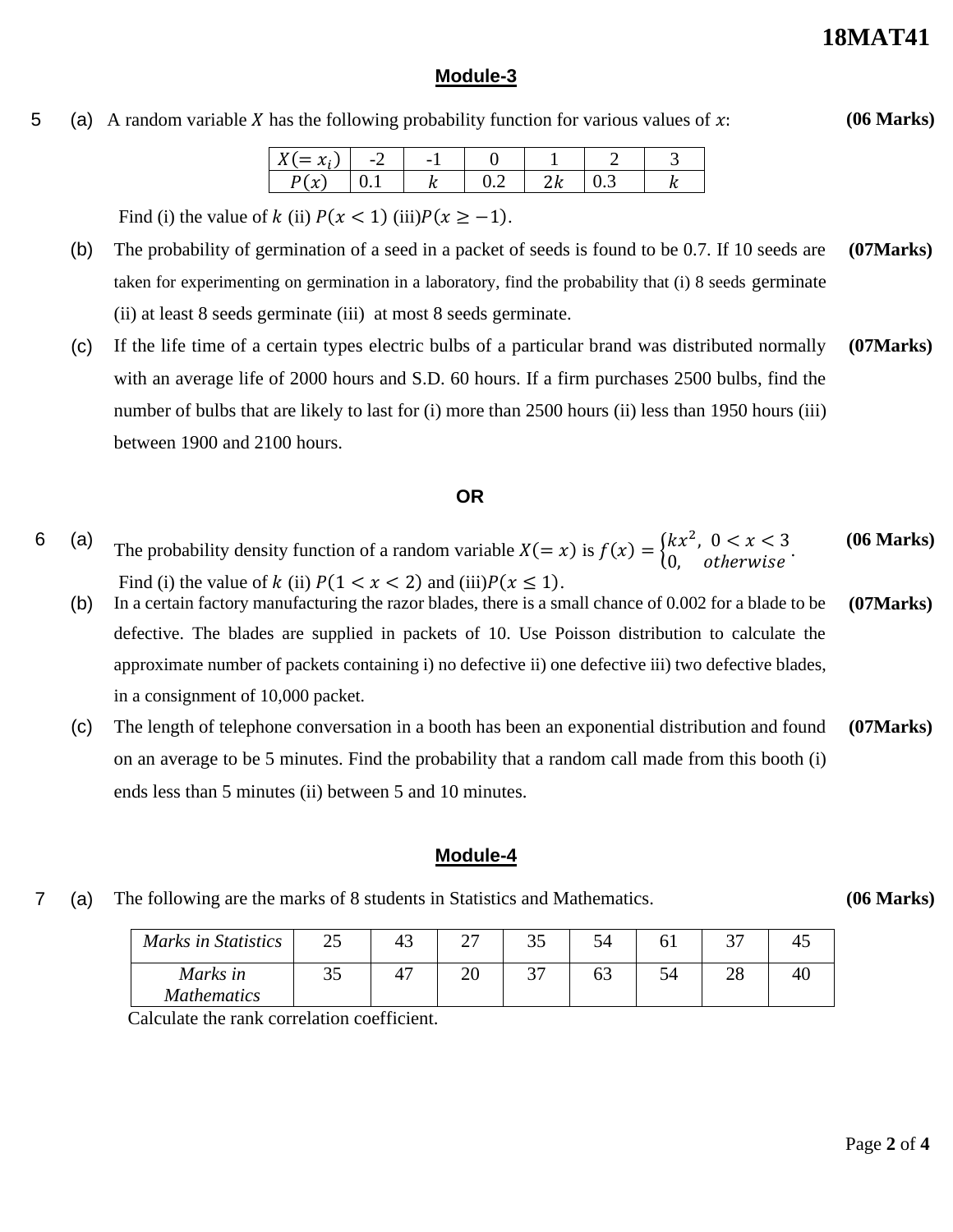**18MAT41**

**(07Marks)**

(b) Fit a best fitting curve in the form  $y = ax^b$  for the following data:

|  |  | - 57 |  |  |
|--|--|------|--|--|

Calculate the value of *y* when  $x = 3.5$ .

(c) With usual notation, compute  $\bar{x}$ ,  $\bar{y}$  and r from the following lines of regression: **(07Marks)**

 $y = 0.516x + 33.73$  and  $x = 0.512y + 32.52$ .

#### **OR**

- 8 (a) In a bivariate distribution, it is found that  $\sigma_x = \sigma_y$  and the acute angle between the lines of regression is  $tan^{-1}(3)$ . Find the correlation coefficient. **(06 Marks)**
	- (b) Find the coefficient of correlation between the industrial production and export, using the following table; **(07Marks)**

| Production<br>(in Lakh tons)     | 55 | 56 | 58 | 59 | 60 | 60 | 60 |
|----------------------------------|----|----|----|----|----|----|----|
| <i>Exports</i><br>(in Lakh tons) | 35 | 38 | 38 | 39 | 44 | 43 | 4. |

(c) Following are the measurements of air velocity (*x*) and evaporation coefficient (*y*) of burning fuel droplets in an impulse engine: **(07Marks)**

| 20 60 |                                                                           | 100   140   180   220 |  |
|-------|---------------------------------------------------------------------------|-----------------------|--|
|       | $\vert 0.18 \vert 0.37 \vert 0.35 \vert 0.78 \vert 0.56 \vert 0.75 \vert$ |                       |  |

Find a best fitting parabola  $y = ax^2 + bx + c$  to the above data and hence estimate *y* when

 $x = 99.$ 

## **Module-5**

9 (a) Determine (i) marginal distribution (ii) covariance between the discrete random variables *X*  and *Y,* of the jont probsbility distribution: **(06 Marks)**

|              |      |      | 5    |
|--------------|------|------|------|
| $\mathbf{Z}$ | 1/6  | 1/6  | 1/6  |
|              | 1/12 | 1/12 | 1/12 |
|              | 1/12 | 1/12 | 1/12 |
|              |      |      |      |

(b) The mean life time of a sample of 100 fluorescent tube lights manufactured by a company is found to be 1570 hrs with a standard deviation of 120 hrs. Test the hypothesis that the mean lifetime of the lights produced by the company is 1600 hrs at 0.01 level of significance. **(07Marks)**